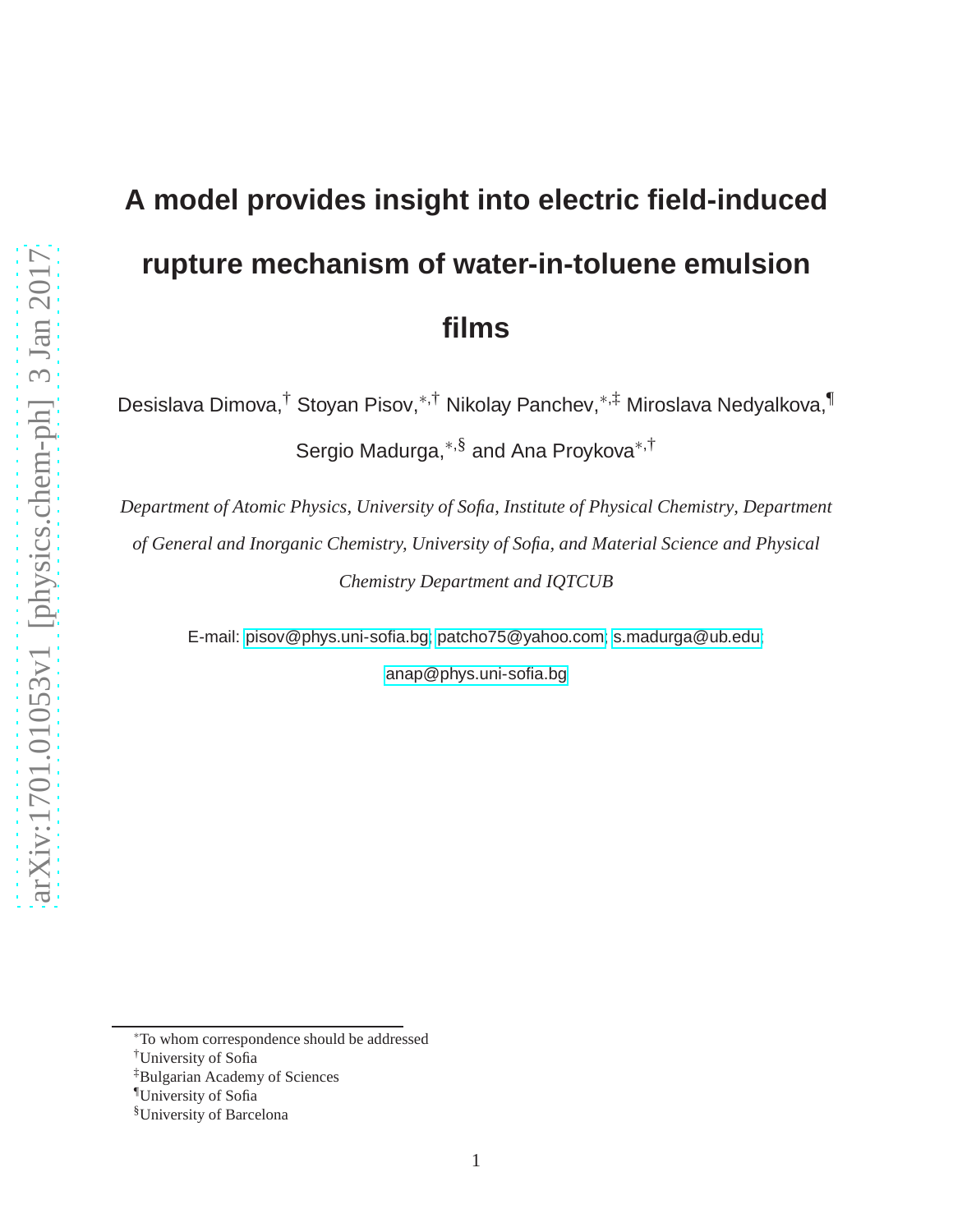#### **Abstract**

This paper presents the first MD simulations of a model, which we have designed for understanding the development of electro-induced instability of a thin toluene emulsion film in contact with saline aqueous phase. This study demonstrates the charge accumulation role in toluene film rupture when a DC electric field is applied. The critical value of the external field at which film ruptures, thin film charge distribution, capacitance, number densities and film structure have been obtained in simulating the system within *NV T* and *NPT* ensembles. A mechanism of thin film rupture driven by the electric discharge is suggested.We show that *NPT* ensemble with a constant surface tension is a better choice for further modeling of the systems that resemble more close the real films.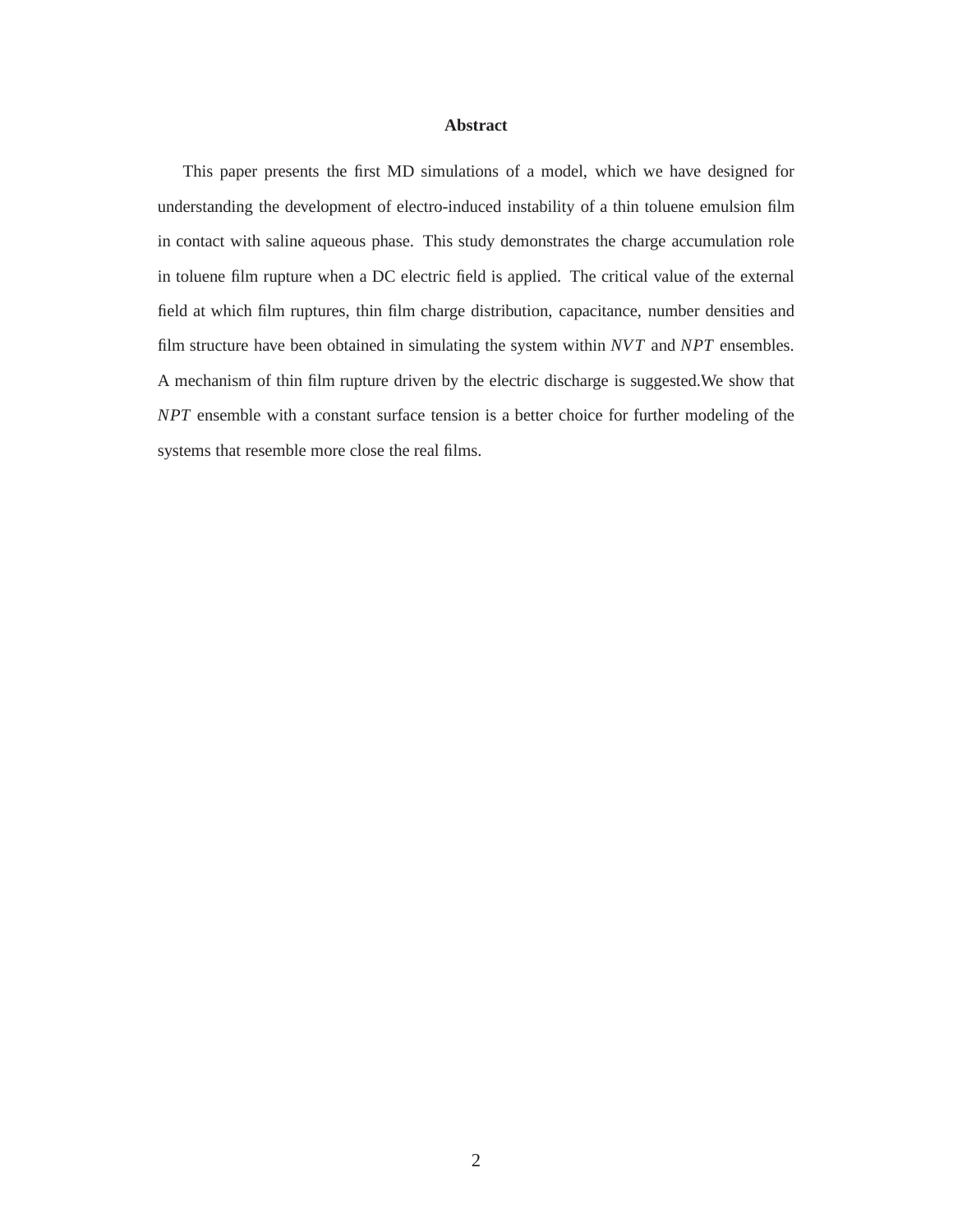## **Introduction**

Water-in-oil emulsions are commonly formed during petroleum production and pose serious threats to installations and quality of the final product. The electrical phase separation has been used in the petroleum industry for separating water-in-crude oil dispersion's by applying a high electric field onto the flowing emulsion to affect flocculate and coalescence of dispersed water droplets.<sup>[1](#page-16-0)[,2](#page-16-1)</sup> It has been realized that the emulsion is stabilized by a thin film formed between two drops when approaching each other. Thus demulsification requires rupturing of this thin liquid film. Generally, the main purpose of an applied electrical field is to promote contact between the drops and to help in drop–drop coalescence. Pulsed DC (direct current) and AC (alternative current) electric fields are preferred over constant DC fields for efficient coalescence. Recent studies have helped to clarify important aspects of the process such as partial coalescence and drop–drop non-coalescence but key phenomena such as thin film breakup and chain formation are still unclear.<sup>[3](#page-16-2)</sup> Despite of the tremendous practical importance of enhanced coalescence, the mechanism of separation is not fully understood<sup>[4](#page-16-3)</sup> beyond the perception that the electrical force facilitates the coalescence between small drops.

To help in understanding the inherent processes, computational models were designed to simulate coalescense of droplets under realistic experimental conditions. Molecular dynamics (MD) method is an useful tool for the purpose. Koplik and Banavar<sup>[5](#page-16-4)</sup> did a pioneer work in modeling the coalescence of two Lennard-Jones liquid droplets in a second immiscible fluid using MD simulations. The authors found that coalescence of liquid droplets was completely driven by van der Waals and electrostatic interactions when the velocities of the droplets were small. The coalescence began when the molecules on the boundary of one droplet thermally drifted to the range of attraction of the other droplet and formed a string to attract both sides of the molecules.

Zhao et al.<sup>[6](#page-16-5)</sup> reported a MD study of the coalescence of two nanometer-sized water droplets in n-heptane, a system that is commonly encountered in the oil sands industry. Similarly, the coalescence process was initiated by the molecules at the edge of the clusters, which interacted with each other and formed a bridge between two clusters. Eventually, these molecules attracted and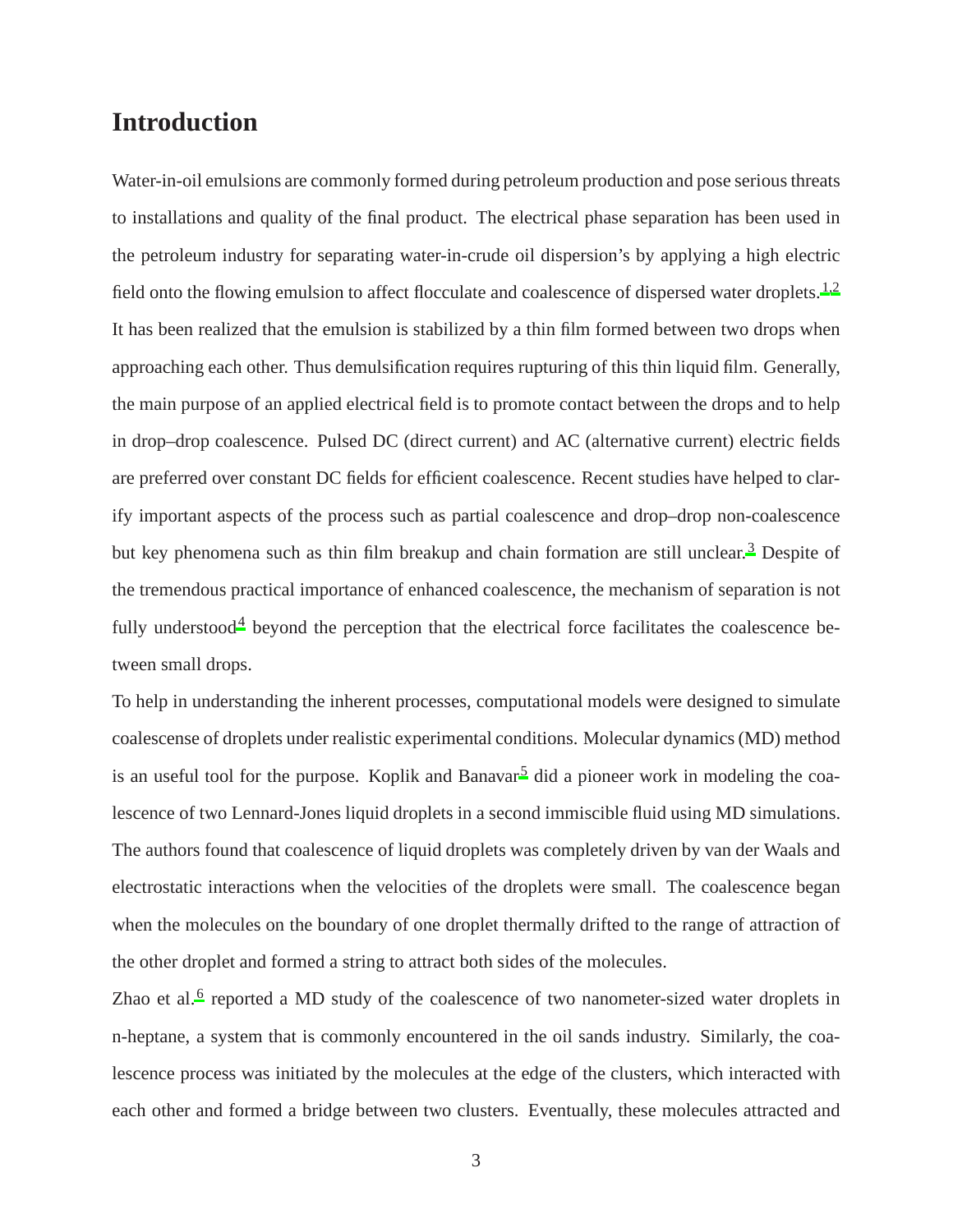pulled out other molecules from their own respective cluster to interact with those from the other cluster. Authors made an important conclusion that the coalescence in n-heptane would occurred only if the two droplets were very close to each other (∼ 0.5*nm*). If they were far apart (e.g., 1*nm*), external driving forces should be applied.

However, experimental results for electrical properties and electric field-induced rupture of single thin films are scarce, which limits the comparison with computations to several measurable quantities - pore formation, and the critical voltage for film rupture.

Anklam et al.<sup>[7](#page-16-6)</sup> experimentally demonstrated that the electric-filed induced pore formation was the reason for break-up of emulsion films. Panchev et al.<sup>[8](#page-16-7)</sup> developed a method allowing simultaneous investigation of a single water-in-oil emulsion film by both microinterferometry and electrical measurements. This method allows in a single experiment to measure the critical voltage of film rupture, the film thickness, the drainage rate, and the disjoining pressure laying the groundwork for computational studies.

In this paper we present computational results for pore formation and film rupture obtained with a model, which we have designed to imitate the rupture of the film under a step-wise increase of the electric field as it has been applied in the experiment.<sup>[8](#page-16-7)</sup> The film is immersed in a sodium chloride solution. In the model and also in the experiment, the electric field is applied perpendicularly to the film, which separates two water droplets.

The model of the thin film developed for the present study can be considered as a useful starting basis for a further study of the stability and the structure of thick emulsion films that are stabilized by indigenous crude oil surfactants, namely asphaltenes, resins and naphthenic acids. It is worth mentioning that so far there is almost complete lack of understanding of the intimate structural details of the crude petroleum-like films. Therefore, current industrial practice of utilization of chemical additives in combination with electric field applications has for long time been widely viewed as a "work of art".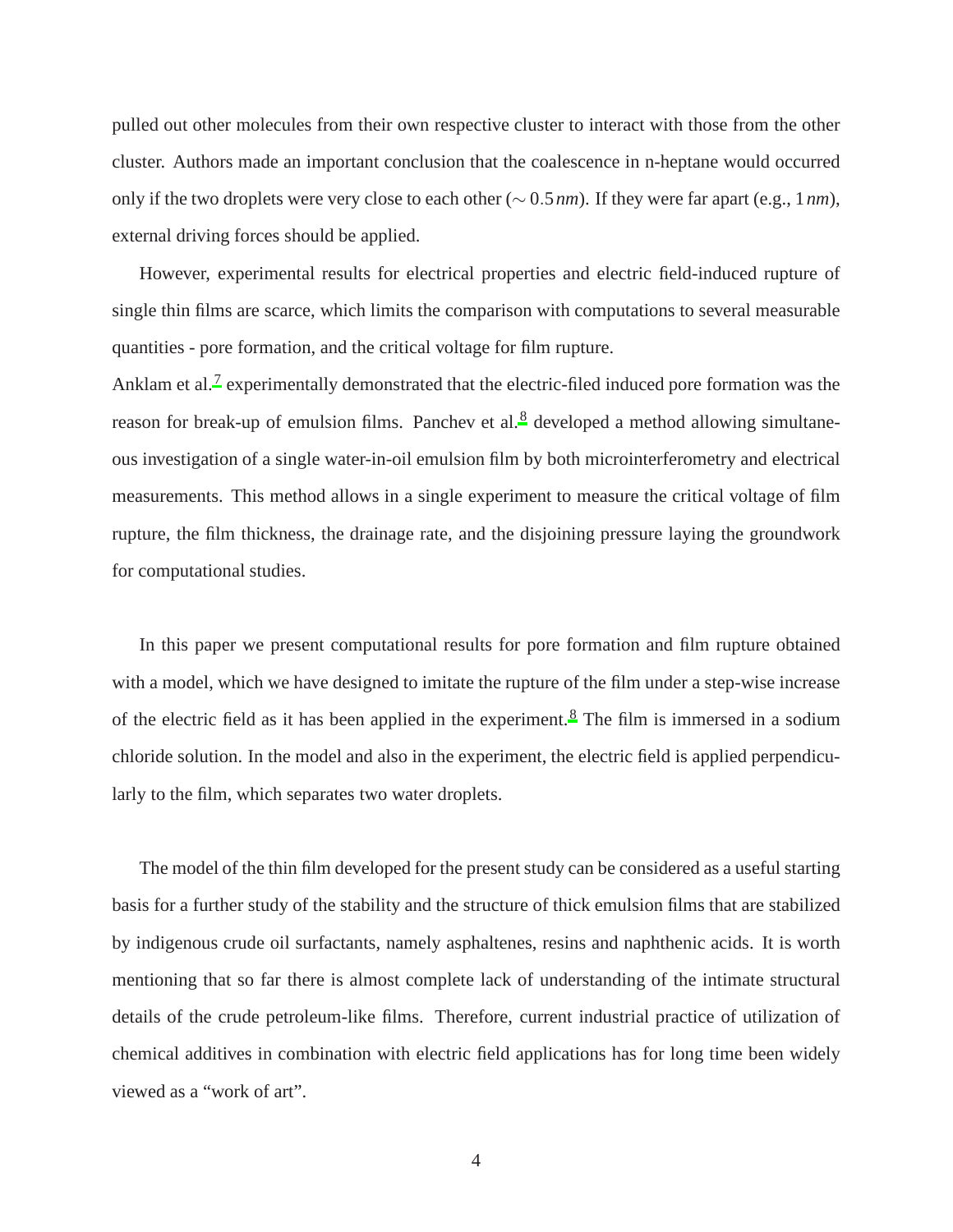## **The model and simulation procedure**

To accurately simulate the interfacial phenomena, we have applied the classical MD method for the case of two canonical ensembles - *NV T* and *NPT*. The choice of ensembles in MD simula-tions of finite-size systems has already been shown to play an important role in coexisting phases.<sup>[9](#page-16-8)</sup> MD Simulations provide detailed information on the molecular structure of the interface when the intermolecular potential is available.<sup>[10](#page-16-9)[–12](#page-16-10)</sup>

The model system is a 5*nm* thick toluene film located perpendicularly to the *z*-axis of the simulation box. The size of the box  $24.8 \times 24.8 \times 24.8$  *nm* ensures that no artifacts will appear when 3*D* periodic boundary conditions are implemented to diminish finite-size effects. The box contains also water molecules and *Na*<sup>+</sup> and *Cl*<sup>−</sup> ions at a concentration of 1*M*. The force field parameters of the ions *Na*<sup>+</sup> and*Cl*<sup>−</sup> included in the model are taken from *Gromos96*. <sup>13</sup> Parameters for toluene molecules are derived from benzyl side chain of phenylalanine molecule. Three-site *SPC* (simple point charge) water model is used.<sup>14</sup>

Large-scale molecular dynamics simulations of the model system are performed with the help of the *GROMACS* package, designed to simulate the Newtonian equations of motion for systems with hundreds to millions of particles.<sup>[15](#page-16-11)</sup> The simulations are performed in canonical *NVT* and *NPT* ensembles which keep the total number of atoms constant; the temperature is  $T = 298K$ . In the *NVT* ensemble the constant volume equals to the size of the simulation box,  $24.8 \times 24.8 \times$ 24.8*nm*. In the case of the *NPT* ensemble the system is equilibrated at the constant pressure of 1*bar*. After the equilibration, the simulation is performed at a constant surface tension  $\gamma$  =  $36.4 \, mN/m$  between toluene and water.<sup>[16](#page-17-0)</sup> In preliminary MD runs the simulation time of  $5 ns$ was determined to be sufficient for thermodynamic equilibration of the total energy, pressure, and temperature of the model system.

An external electric field is applied in the *z* direction of the simulation box. In the *NV T* ensemble the electric field strength is changed from 0 to 120*mV*/*nm* in steps of 20*mV*/*nm*, while in the *NPT* ensemble the strength is changed from 0 to 75*mV*/*nm* in steps of 25*mV*/*nm* .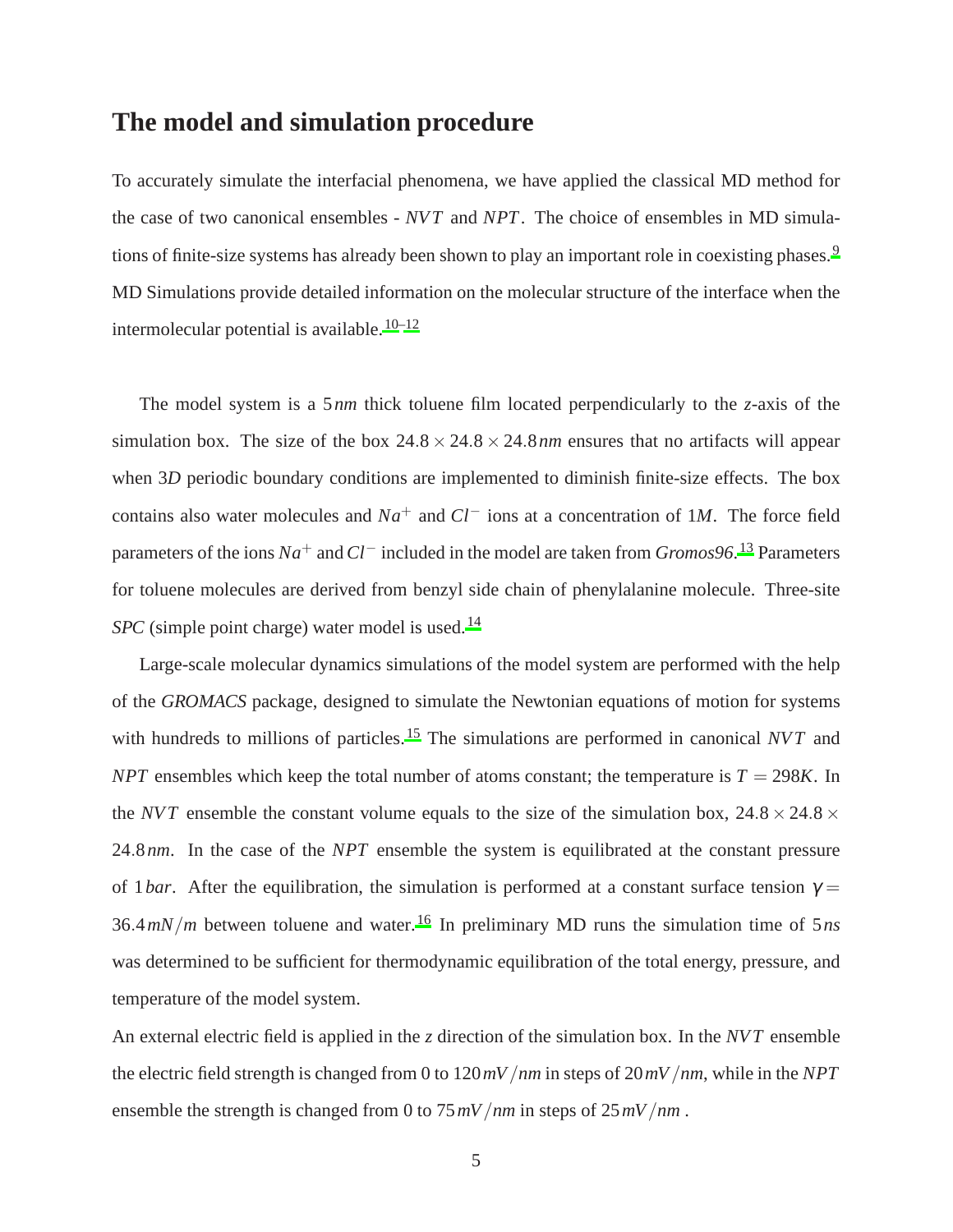## **Results and discussion**

#### *NV T* **simulation - build-up of interfacial charge**

The interaction between the toluene film and the surrounding water molecules and ions results in a dynamic charge distribution. The Figure [1](#page-6-0) illustrates the ion (sodium and chlorine) charge density distribution in the *z*-direction. The distribution is computed within the last 2.5*ns* of the run (total run time 5*ns*). The three curves correspond to 0, 60 and 100*mV*/*nm* strengths of the external electric field. At 0*mV*/*nm* (red curve), which calibrates the results, the charge fluctuates around zero at the film interfaces. A non-zero external field induces charge accumulation at film interfaces. The accumulated charge is drawn as peaks in the charge distribution. The curves for 60*mV*/*nm* (green) and 100*mV*/*nm* (blue) electric field strengths show that the accumulated charge increases with the field increase: one interface of the toluene film is charged positively due to  $Na<sup>+</sup>$ accumulation, while the other interface is charged negatively due to *Cl*<sup>−</sup> ion accumulation. Thus, the emulsion film, subjugated to the external electric field, resembles charging of a parallel-plate capacitor. At all applied fields the ion charge fluctuates around zero away from the film.

Averaging over time was performed over the last 2.5 *ns* of the production run. An external electric field with strengths up to 100*mV*/*nm* does not rupture the toluene film for the duration of the *NV T* simulation - 5*ns*. It should be noted that the charge distribution *NV T* obtained at the 120*mV*/*nm* field within time intervals less than 500 *ps* shown in the Figure [2a](#page-7-0) feature on average the same patterns as the distribution computed 100*mV*/*nm* field shown with a blue line in the Figure [1.](#page-6-0)

Electric discharge is initiated after the pore formation as it is seen in the Figure [2d.](#page-7-0) After 2*ns*, the accumulated interfacial charge is drained - no peaks in the charge distribution of the ruptured film.

#### *NV T* **simulation - film rupture mechanism**

When the electric field is set to 120*mV*/*nm* a pore is formed in the film after 500 *ps*. It is observed that the pore expands along the simulation box over time. The time evolution of the pore formation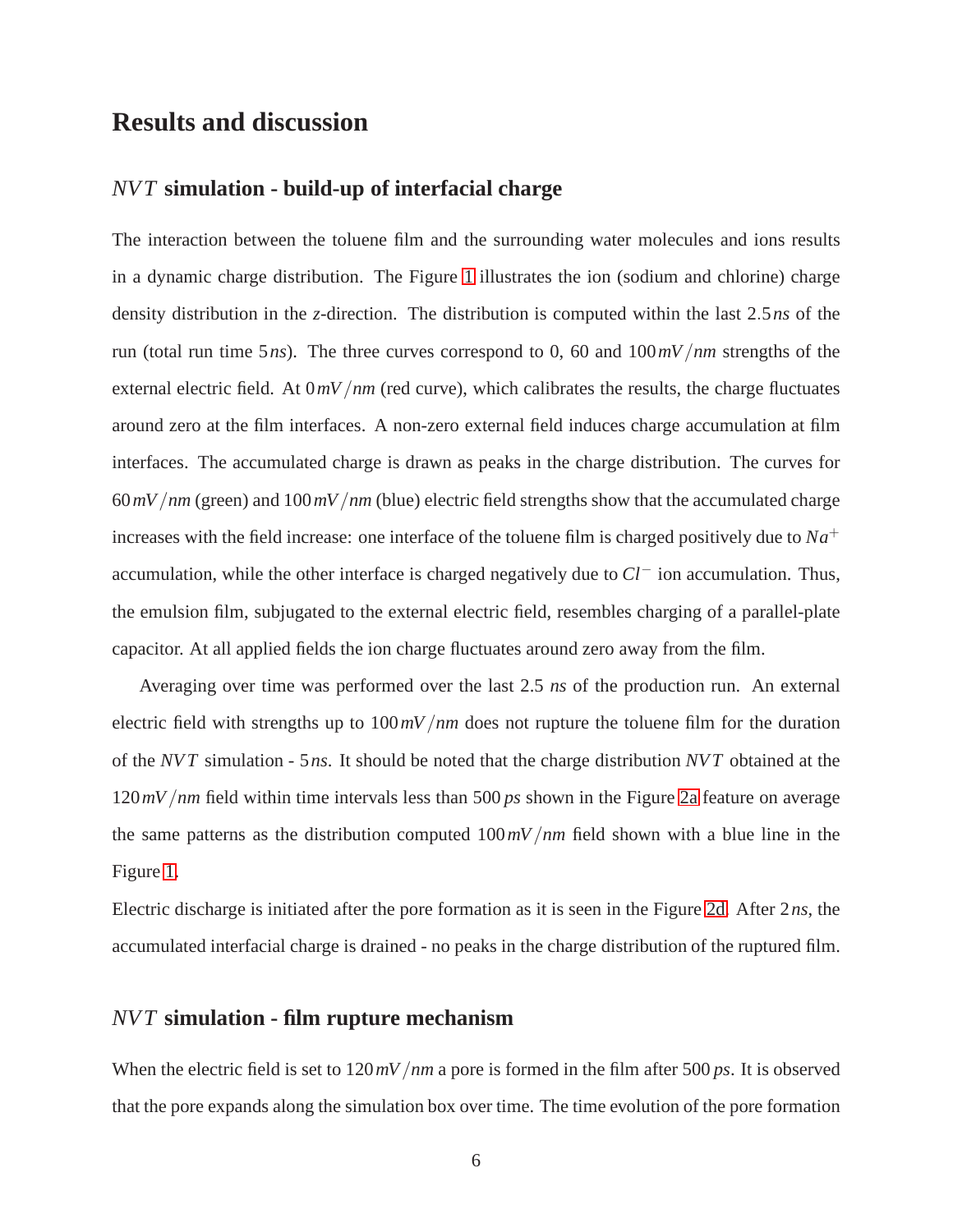<span id="page-6-0"></span>

Figure 1: Calculated free ion charge distribution in the *z*-direction demonstrates the build up of interfacial charge with the applied field increase - 0, 60 and 100 *mV*/*nm*

is shown in Figure [3](#page-8-0) for the time between 500 *ps* and 2000 *ps*. The pore is seen as a light spot in Figure [3a](#page-8-0) at 500 *ps*. When the pore is wide enough water molecules fill in the pore area, seen as a bluish background in the Figure [3b](#page-8-0) at 700 *ps*. By observing the pore evolution in the toluene film, the time of the complete film rupture (formation of toluene drop) can be determined.

Inspection of the thickness profile at 120*mV*/*nm* reveals existence of a dimple inside the toluene film (Figure [4a\)](#page-9-0) prior to the film rupture.The role of the non-homogeneity has been widely reported in thin liquid film literature since  $1941$ .<sup>[17](#page-17-1)</sup>

Our simulations demonstrate that a non-homogeneous film ruptures at its thinnest place because the electric field strength is the highest there. In other words, the biconcave region of the film interface is subjected to a higher–than–average electrostatic pressure and therefore is a preferred site for the film rupture and nano–pore formation.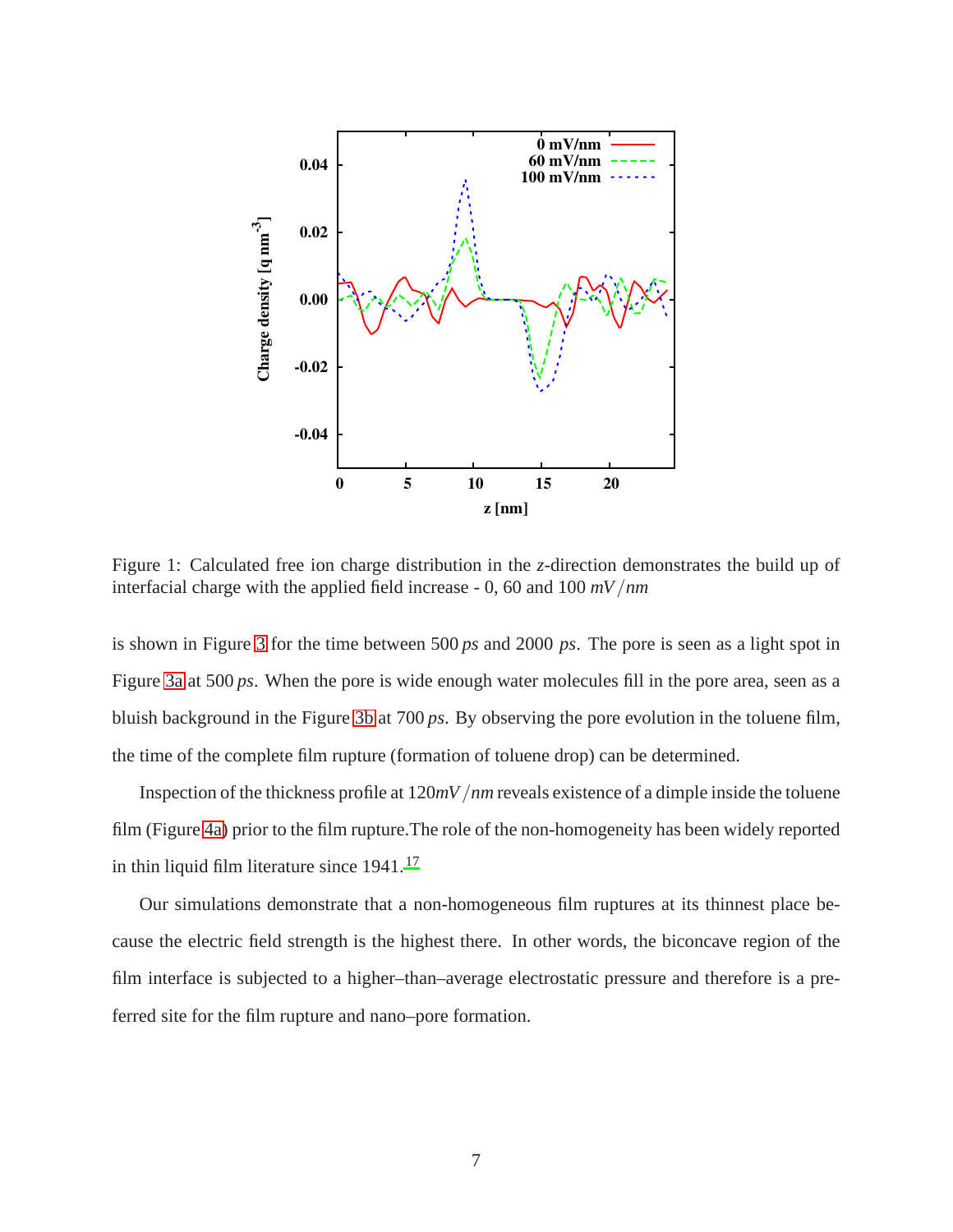<span id="page-7-0"></span>

(a) Free ions charge distribution at 120*mV*/*nm* (b) Free ions charge distribution at 120*mV*/*nm* between 0−0.5*ns* between 0.5−1*ns*



(c) Free ions charge distribution at 120*mV*/*nm* (d) Free ions charge distribution at 120*mV*/*nm* between 1−2*ns* between 2−5*ns*

Figure 2: Free ions charge distribution at 120*mV*/*nm*

### *NV T* **simulation - the film structure**

The charge density of free ions, water, and toluene molecules in the *z*-direction can be observed in the Figure [5.](#page-10-0) The figure illustrates the structure of the toluene film surrounded by aqueous electrolyte solution at 0, 60, 100 and 120 *mV*/*nm* electric field strengths. For the latter case the density was averaged over the first 0.5*ns* of simulation, i.e. before the startup of the rupturing process. The part of the film that contains only toluene molecules is called toluene *core*, *bulk* water phase is that part of the film, where the density of water molecules is maximal.

The core thickness was estimated using a double–sigmoid function (Equation **??**) at 99% of the plateau height  $h$ , where  $x_0$ ,  $x_1$  being the left and the right half-height respectively,  $a$  is the steepness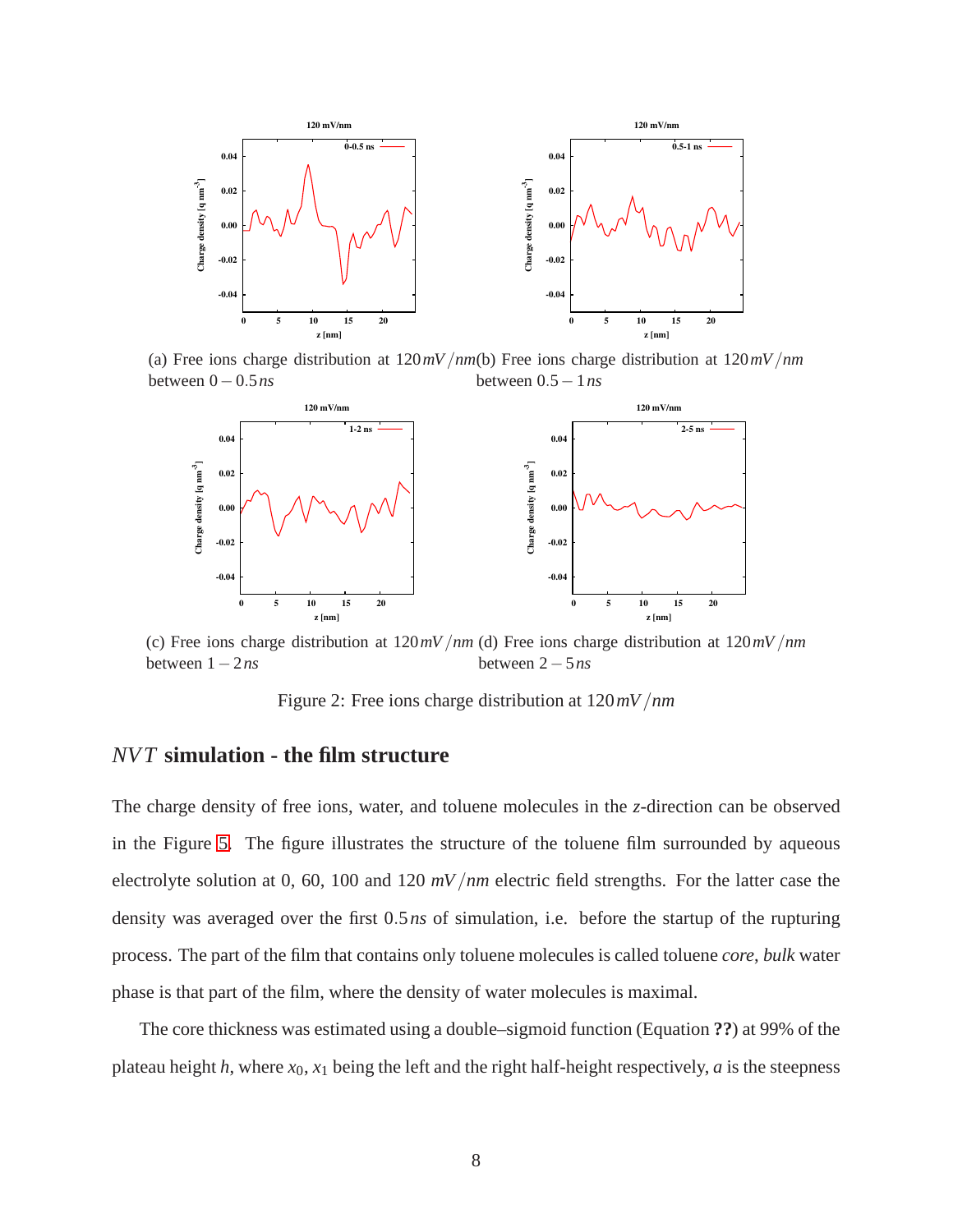<span id="page-8-0"></span>



(c) 1500 *ps* (d) 2000 *ps*

Figure 3: Top view snapshot of time evolution of film area at applied external electric field of 120*mV*/*nm*

of the sigmoid:

$$
f(x; x_0, x_1, a, h) = h\left(1 - \frac{1}{1 + \exp^{-a(x - x_1)}}\right) \frac{1}{1 + \exp^{-a(x - x_0)}}
$$
(1)

At no applied field, Figure [5a](#page-10-0) there exists a pure toluene core of 2.6*nm* thickness, which is surrounded by two interfacial layers formed by mixing toluene and water interfacial layers. In the toluene interfacial layer, the concentration of toluene molecules decreases in the direction from the pure toluene core towards the bulk water phases, eventually reaching zero concentration. Respectively, in the aqueous interfacial layer, the concentration of water molecules decreases towards the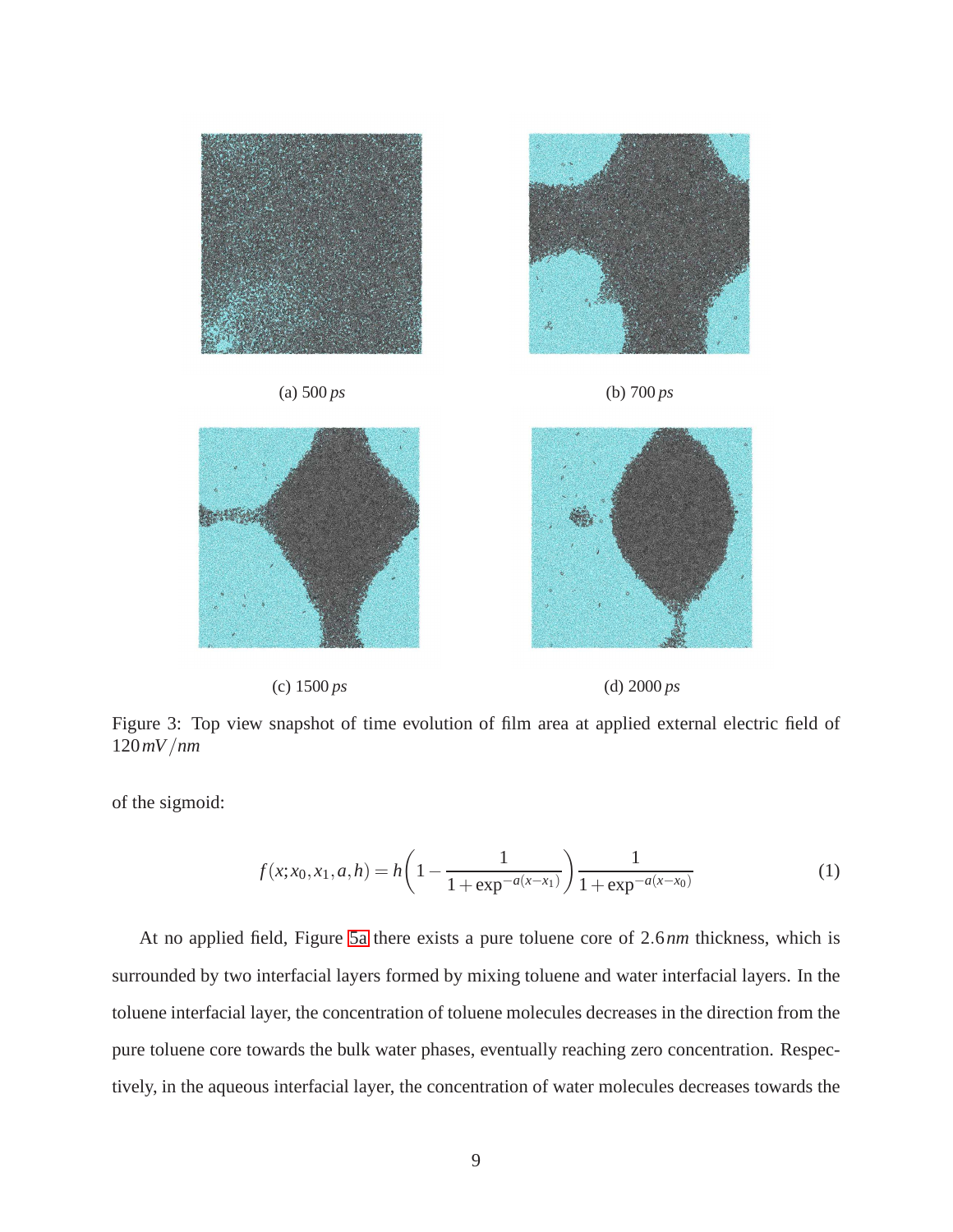<span id="page-9-0"></span>

(a) 100 *ps* (b) 500 *ps* (c) 2000 *ps*

Figure 4: Side view snapshots for the 120*mV*/*nm* external electric field applied perpendicularly to the toluene film: (a) the film profile after 100 *ps*; (b) startup of rupturing of the thinnest part of the film - between 400 *ps* and 500 *ps*; (c) breakdown of the film and formation of a toluene drop at about 2000 *ps*

.

toluene core. Toluene–water mixed layer is 1.4*nm* thick, which is estimated as the distance where the toluene density in *z*-direction drops from 99% to 1% from the plateau height *h*. The bulk aqueous phases contain *Na*<sup>+</sup> and*Cl*<sup>−</sup> ions. The density profiles show that ions penetrate the mixed interfacial layers that border the toluene core. Thicknesses of the film core and the interfacial layer are shown in the Table [1.](#page-9-1)

| applied field            | 0mV/nm        |             | $60 mV/nm$   $100 mV/nm$   $120 mV/nm$ |     |
|--------------------------|---------------|-------------|----------------------------------------|-----|
| toluene core [nm]        | $2.6^{\circ}$ | $\angle .4$ |                                        |     |
| interfacial layer [nm]   |               |             |                                        | 2.J |
| total toluene layer [nm] | 5.4           | 5.8         |                                        | ნ.პ |

<span id="page-9-1"></span>Table 1: Film thickness at different strength of the applied electric field in NVT ensemble

The Figure [5b](#page-10-0) shows that application of 60*mV*/*nm* field leads to build-up of accumulated positive charges on one side of the toluene film and negative charges on the other side. The peaks of accumulated charges are situated at the boundary between bulk water and interfacial aqueous layer. In the direction towards toluene core, the concentration of ions decreases and reaches zero at the toluene core. Ions penetrate only the mixed interfacial region, which is due to the formation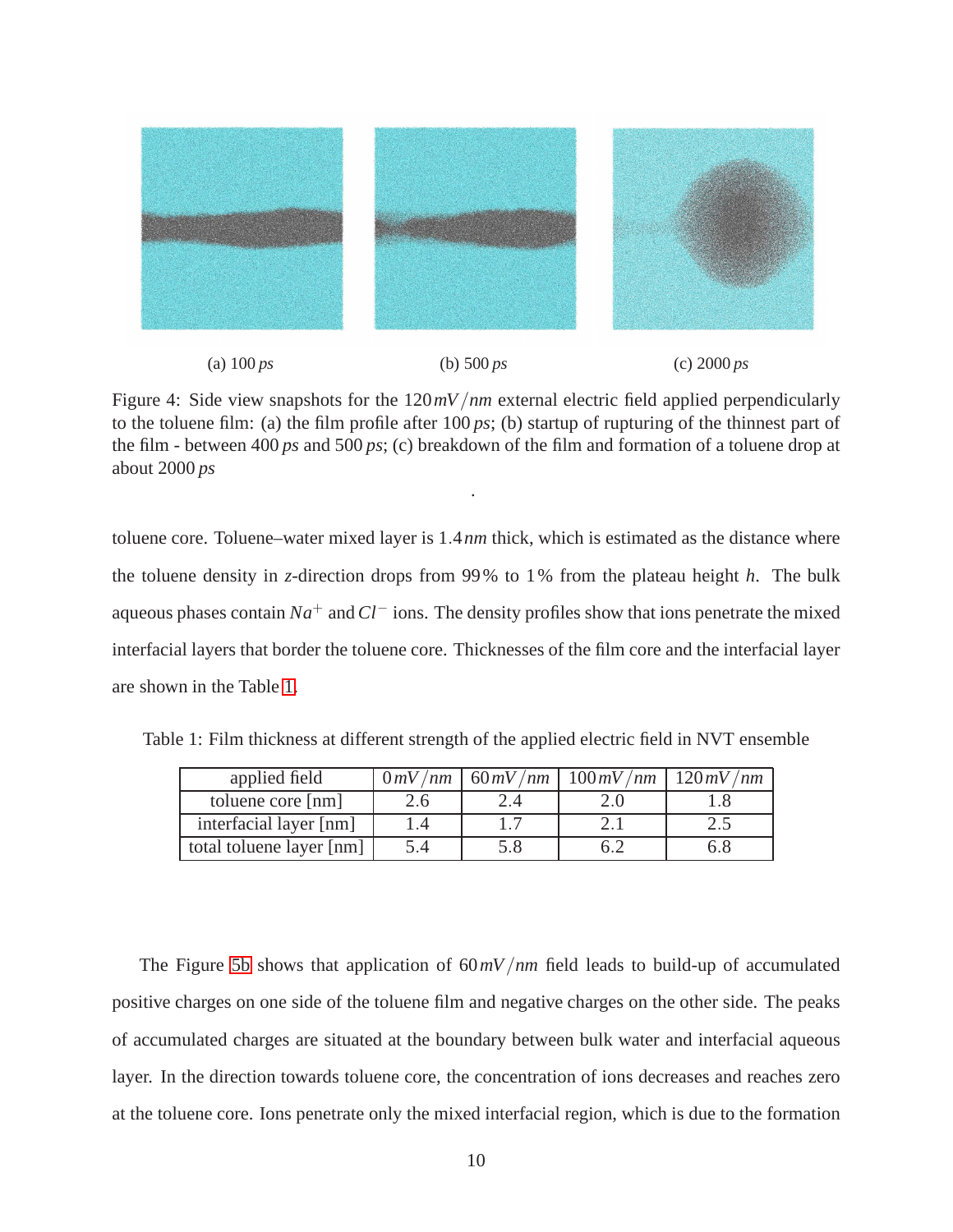of hydration shells. The Figure [5c](#page-10-0) reveals that field increase up to 100*mV*/*nm* is followed by accumulation of more charges, bringing enough attractive force that leads to thinning of the pure toluene core by 0.6*nm* down to 2.0*nm*, while the thickness of the interfacial layers of toluene and water increases by 0.7*nm*. A possible hypothesis is that the increased electrical compression reshapes the film topography making it a high amplitude rugged surface and the interfacial layer becomes thicker. The Figure [5d](#page-10-0) depicts the film structure (profile) at 120*mV*/*nm* and data are averaged over the time interval of 500 *ps*. This is the moment (500 *ps*) just before the rupturing process takes place.

<span id="page-10-0"></span>

(a) Density distribution at external electric field (b) Density distribution at external electric field 0*mV*/*nm* 60*mV*/*nm*



(c) Density distribution at external electric field (d) Density distribution at external electric field 100*mV*/*nm* 120*mV*/*nm*

Figure 5: Density distribution of free ions (red), toluene (green) and water molecules (blue) at different external electric fields in NVT ensemble

The increase of potential from 100 to 120*mV*/*nm* leads to additional thinning of the toluene core down to 1.8*nm*. The thickness of interfacial layers of toluene and water increases by 0.4*nm*.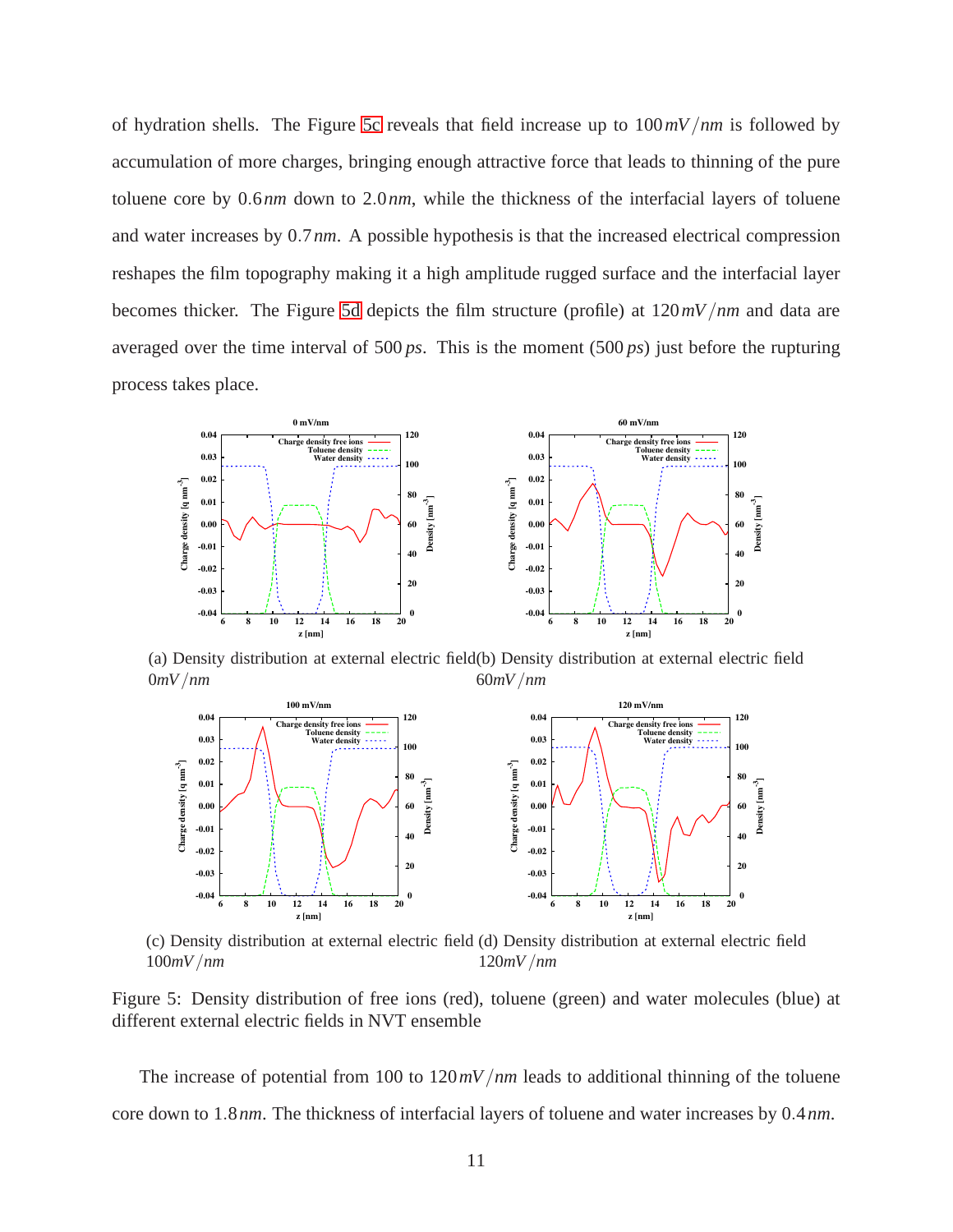#### *NPT* **simulation - the film structure**

In this section, the results from *NPT* canonical ensemble simulation are presented. The charge build–up is plotted in the Figure [6.](#page-12-0) The Figure [7](#page-12-1) depicts the charge build-up at 0, 25*mV*/*nm*, and 50*mV*/*nm*. As in the NVT case, at zero external field no peak formation is observed on both sides of ionic line that exhibits zero-charge density. At 25*mV*/*nm* such formation already takes place and becomes much pronounced at 50 and 75*mV*/*nm* (Figure [7c\)](#page-12-1). Film rupture occurs at a much lower electric field strength (75*mV*/*nm*) compared to the NVT simulation (120*mV*/*nm*). Film rupture occurs at a much lower electric field strength (75*mV*/*nm*) compared to the NVT simulation (120*mV*/*nm*). The information regarding the thickness of the toluene core, boundary layers and the total film are summarized in Table [2.](#page-11-0) The thickness of different layers were again determined by using the double–sigmoid formula in Equation **??**. At no applied field, the toluene core has the same thickness as in the NVT case. However, the difference between the two simulations is revealed in the size of the mixed boundary zone, being larger for the NPT ensemble. Increase of the electric field, as in the NVT case, again leads to the thinning of the toluene core and to the expansion of the boundary layers. However, at 50*mV*/*nm* (NPT) there is a bit higher thinning of the core, compared to 60*mV*/*nm* (NVT), despite of the lower applied field. This observation, together with the obtained lower critical field could suggest enhanced development of instability in the NPT simulation. It should be noted that in both simulations at the critical field the core has the same thickness instants before the film rupture. Moreover, at that critical field the thickness of the boundary layers and of the total layer are almost identical in both *NV T* and *NPT* ensembles.

| applied field            |    | $0 mV/nm$   50 mV /nm   75 mV /nm |  |
|--------------------------|----|-----------------------------------|--|
| toluene core [nm]        | 'h |                                   |  |
| interfacial layer [nm]   | .8 | 2.0                               |  |
| total toluene layer [nm] |    |                                   |  |

<span id="page-11-0"></span>Table 2: Film thickness at different strength of the applied electric field in NPT ensemble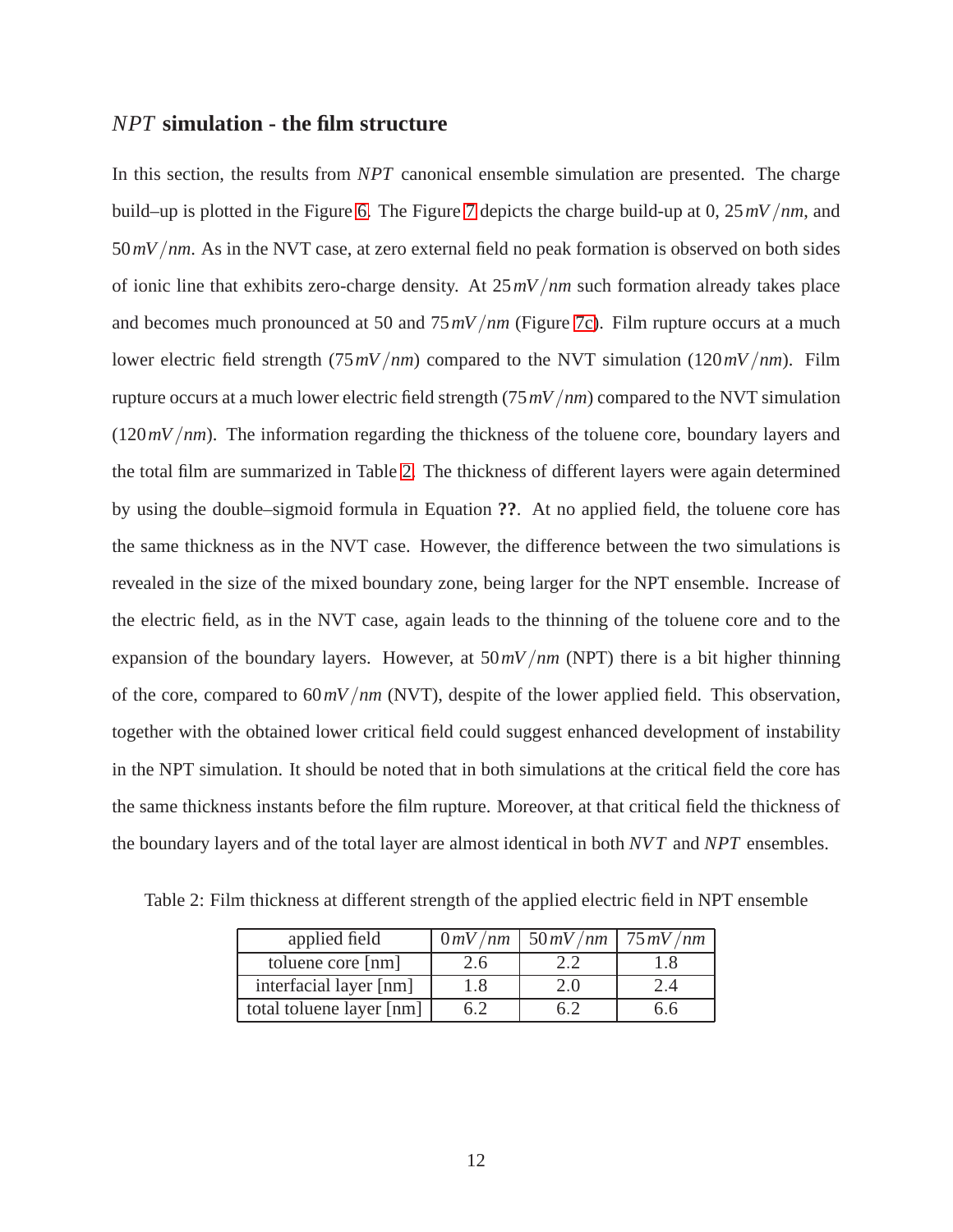<span id="page-12-0"></span>

Figure 6: Calculated charge of free ions density in *z*-direction for three different external applied electric fields 0, 25 and 50 *mV*/*nm* in case of *NPT* ensemble with constant surface tension.

<span id="page-12-1"></span>

(a) Density distribution at external(b) Density distribution at external (c) Density distribution at external electric field 0*mV*/*nm* electric field 50*mV*/*nm* electric field 75*mV*/*nm*

Figure 7: Density distribution of free ions (red), toluene (green) and water molecules (blue) at different external electric fields in NPT ensemble

.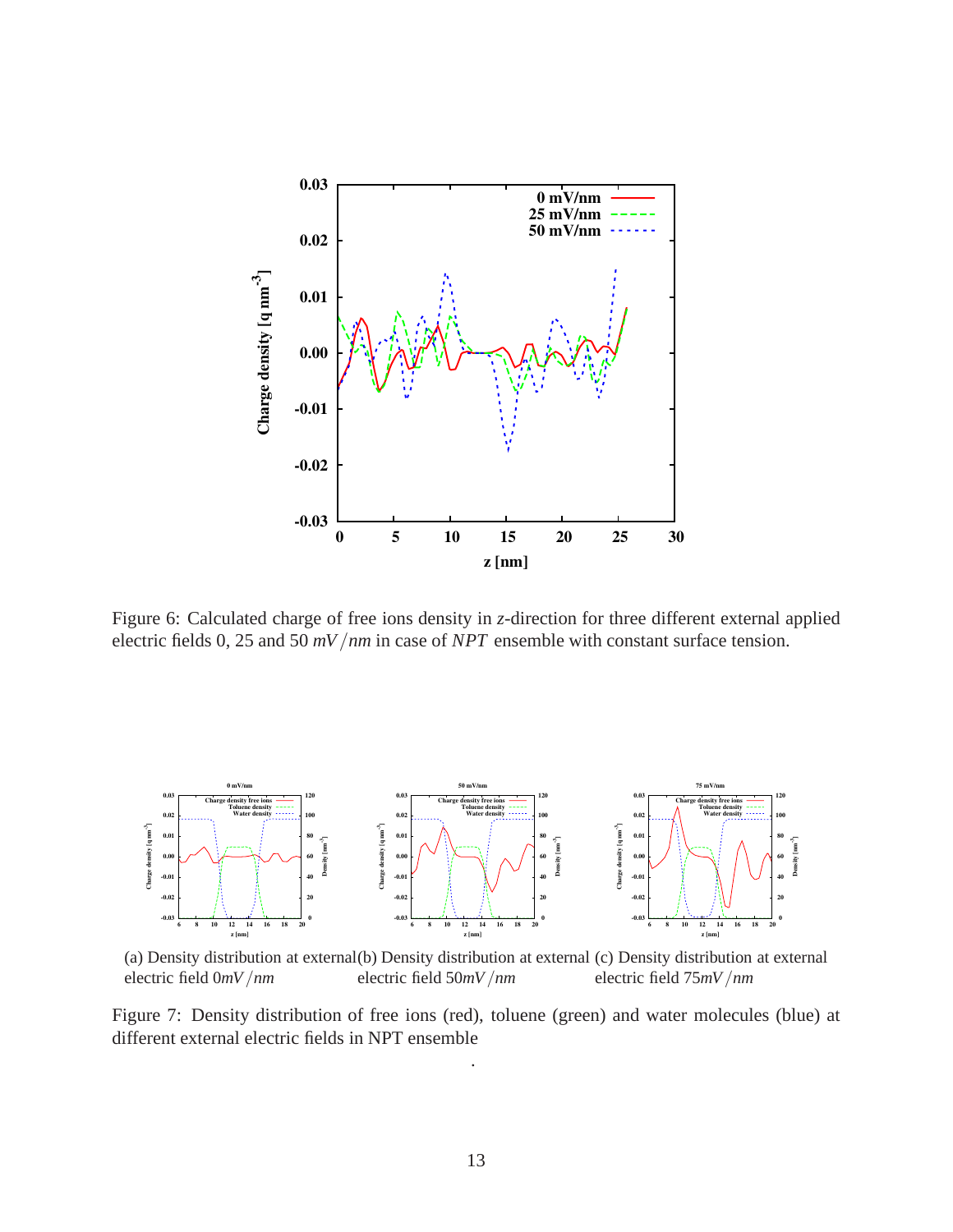## **Conclusions**

The results of MD simulations and their analysis offer insight into the intimate structure of the film, namely the presence of a toluene core, neighboring a mixed boundary zone that contains altogether toluene and water molecules. Application of external DC electric field leads to redistribution of electrical charges and to the accumulation of oppositely charged ions (*Na*<sup>+</sup> and *Cl*−) on both sides of the film. Thus, the behavior of the system resembles a liquid capacitor, which charge increases with the rise of the external potential. In both *NV T* and *NPT* ensembles, *condenser plates*, where the charge density is maximal, are situated at the very border between the bulk aqueous (water) phase and the mixed layer. No ion penetration is observed within the toluene core, thus leaving all the distribution of charges within the mixed zone and the bulk phase that could be attributed to the formation of hydration shells. When critical electric field is reached, within a certain time after the field application electric discharge occurs, indicating the beginning of the rupturing process. Visual snapshots of the evolution of the film area confirm the formation of a hole within the thinnest part of the initially non–homogeneously thin film.

Results clearly show that in *NPT* simulations the critical instability is developed at much lower fields (75 *mV*/*nm*) than in NVT simulations (120 *mV*/*nm*). First experimental investigation on electro-induced rupture of real toluene-diluted bitumen emulsion films<sup>[8](#page-16-7)</sup> shows that critical fields range between 4 and 11 *mV*/*nm*, depending on the bitumen concentration. Thus, *NPT* simulation with a constant surface tension appears to be a better choice for further modeling of the systems that resemble more close the real films. In the *NPT* ensemble we can expect that even lower values of the external electric field could rupture the toluene film if we prolong the simulation time. The compressive action of the built–up charges on both sides of the film is illustrated in the decrease of the thickness of the toluene core with the electric field. The behavior of the system resembles a capacitor with increasing charge with an increase of the external potential. However, in both type of simulations (*NV T* and *NPT*), the width of the mixed zone and hence of the total film increases with the field increase. Moreover, the clarification of the detailed mechanism of the hole formation (wave–like or pore–like) and the role of thickness fluctuations on the rupturing process could be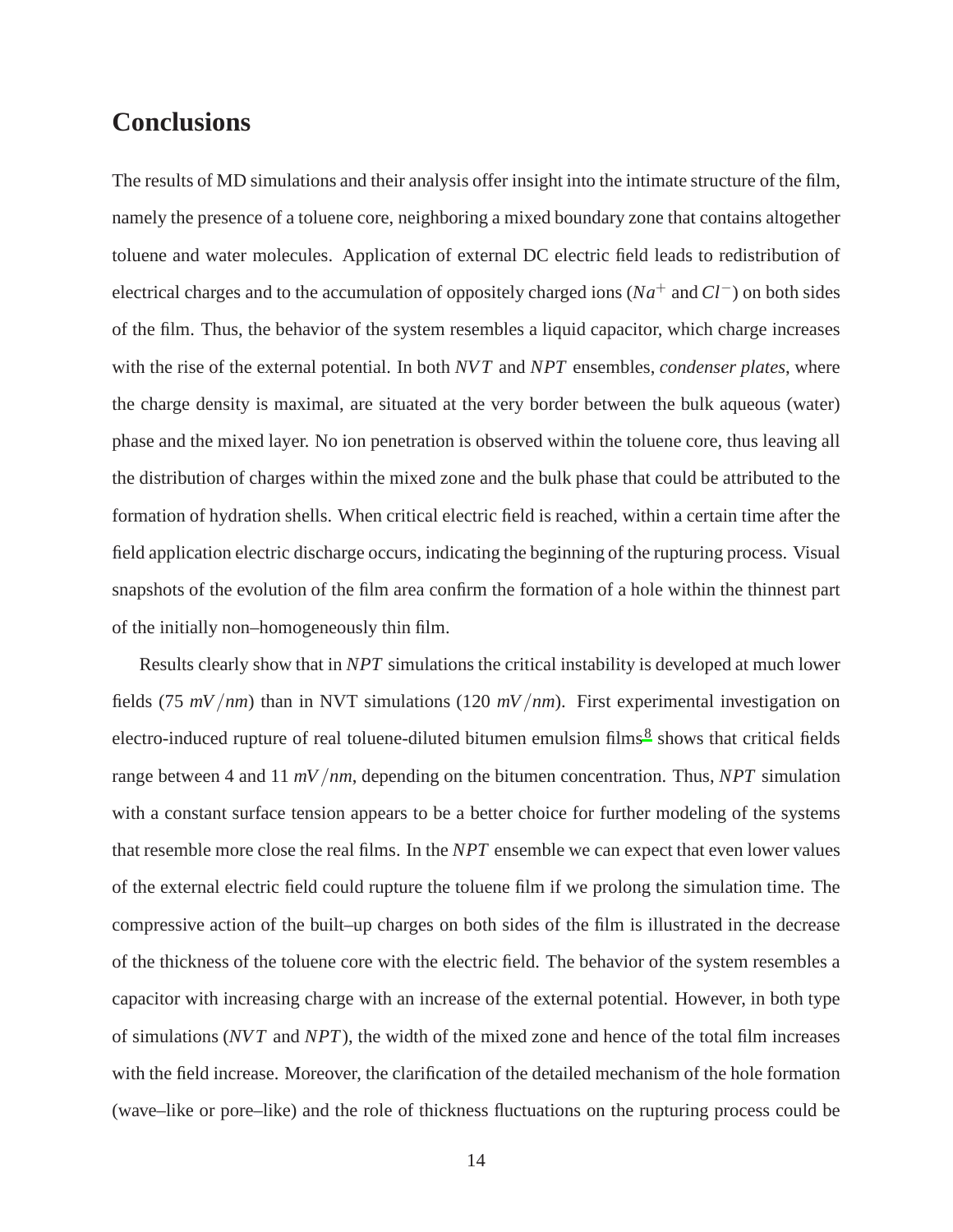progressed through undertaking an extensive "subbox" thickness investigation, when the entire simulation box is divided into boxes along the xy–plane, as each one of them being analyzed.

In conclusion, we may argue that the model, we have developed for thin films, provides a ground for implementing a further complication of the investigated system, introducing surface active molecules, as well as a verification of our expectances for a decrease of the critical electric field when longer simulations are performed.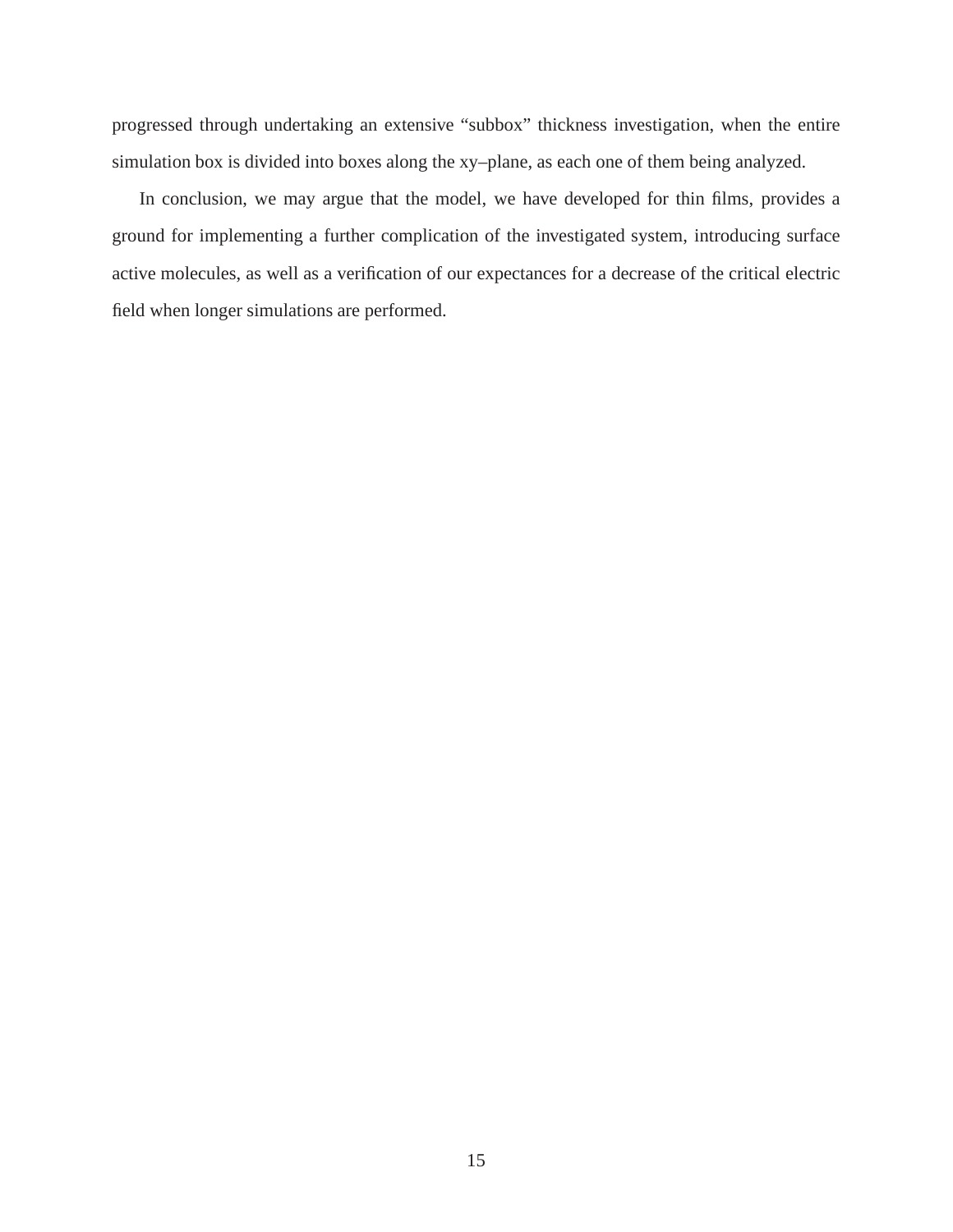## **Acknowledgements**

S.Pisov and D. Dimova acknowledge the access to the HPC cluster in Sofia Tech Park, used for the heavy computations. S. Madurga acknowledges financial support from the Generalitat de Catalunya (grant 2014-SGR-1251). The support of H2020 program of the European Union (project Materials Networking) is gratefully acknowledged by S. Madurga and M. Nedyalkova.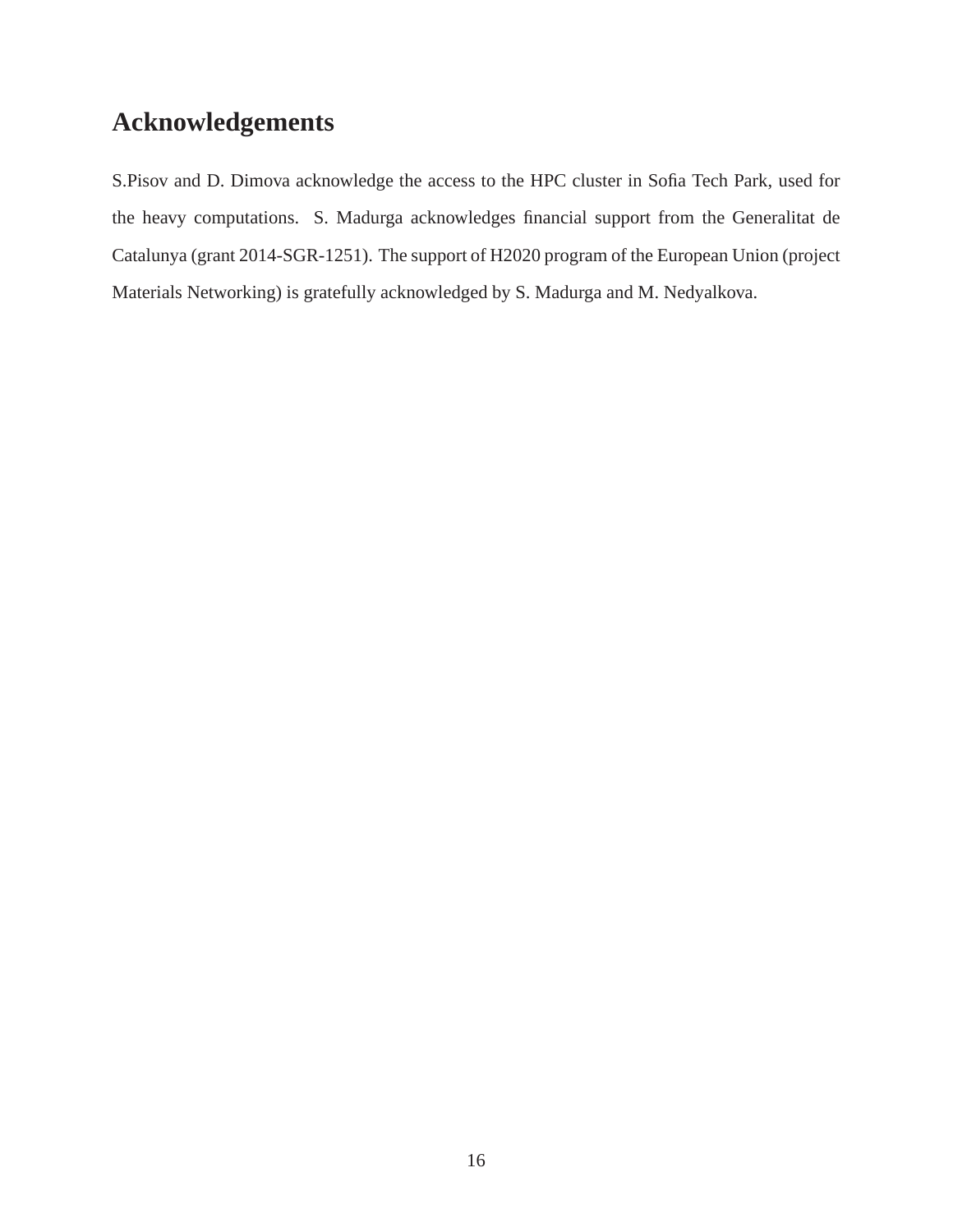#### **References**

- <span id="page-16-0"></span>(1) Gardner, C. F.; Buckner, S. J.
- <span id="page-16-1"></span>(2) Eow, J. S.; Ghadiri, M. *Chem. Eng. J.* **2002**, *85*, 357–368.
- <span id="page-16-2"></span>(3) Mhatre, S.; Vivacqua, V.; Ghadiri, M.; Abdullah, A.; Al-Marri, M.; Hassanpour, A.; Hewakandamby, B.; Azzopardi, B.; Kermani, B. *Chem. Eng. Res. Des.* **2015**, *96*, 177–195.
- <span id="page-16-3"></span>(4) Isaacs, E. E.; Chow, R. S. In *Practical Aspects of Emulsion Stability*; Chapter 2, pp 51–77.
- <span id="page-16-4"></span>(5) Koplik, J.; Banavar, J. R. *Science* **1992**, *257*, 1664–1666.
- <span id="page-16-5"></span>(6) Zhao, L.; Choi, P. *J. Chem. Phys.* **2004**, *120*, 1935–1942.
- <span id="page-16-6"></span>(7) Anklam, M. R.; Saville, D. A.; Prud'homme, R. K. *Colloid Polym. Sci.* **1999**, *277*, 957–964.
- <span id="page-16-7"></span>(8) Panchev, N.; Khristov, K.; Czarnecki, J.; Exerowa, D.; Bhattacharjee, S.; Masliyah, J. *Colloids Surf., A* **2008**, *315*, 74 – 78.
- <span id="page-16-8"></span>(9) Proykova, A.; Pisov, S.; Berry, R. S. *J. Chem. Phys.* **2001**, *115*, 8583 – 8591.
- <span id="page-16-9"></span>(10) Koplik, J.; Pal, S.; Banavar, J. R. *Phys. Rev. E* **2002**, *65*, 021504.
- (11) Razavi, S.; Koplik, J.; Kretzschmar, I. *Langmuir* **2014**, *30 (38)*, 11272 11283.
- <span id="page-16-10"></span>(12) Nedyalkova, M.; Madurga, S.; Pisov, S.; Pastor, I.; Vilaseca, E.; Mas, F. *J. Chem. Phys.* **2012**, *137*, 174701.
- (13) Scott, W. R. P.; HÃijnenberger, P. H.; Tironi, I. G.; Mark, A. E.; Billeter, S. R.; Fennen, J.; Torda, A. E.; Huber, T.; KrÃijger, P.; ; van Gunsteren\*, W. F. *J. Phys. Chem. A* **1999**, *103*, 3596–3607.
- (14) Berendsen, H. J. C.; Grigera, J. R.; Straatsma, T. P. *J. Phys. Chem.* **1987**, *91*, 6269–6271.
- <span id="page-16-11"></span>(15) Berendsen, H. J. C.; van der Spoel, D.; van Drunen, R. *Comput. Phys. Commun.* **1995**, *91*, 43 – 56.